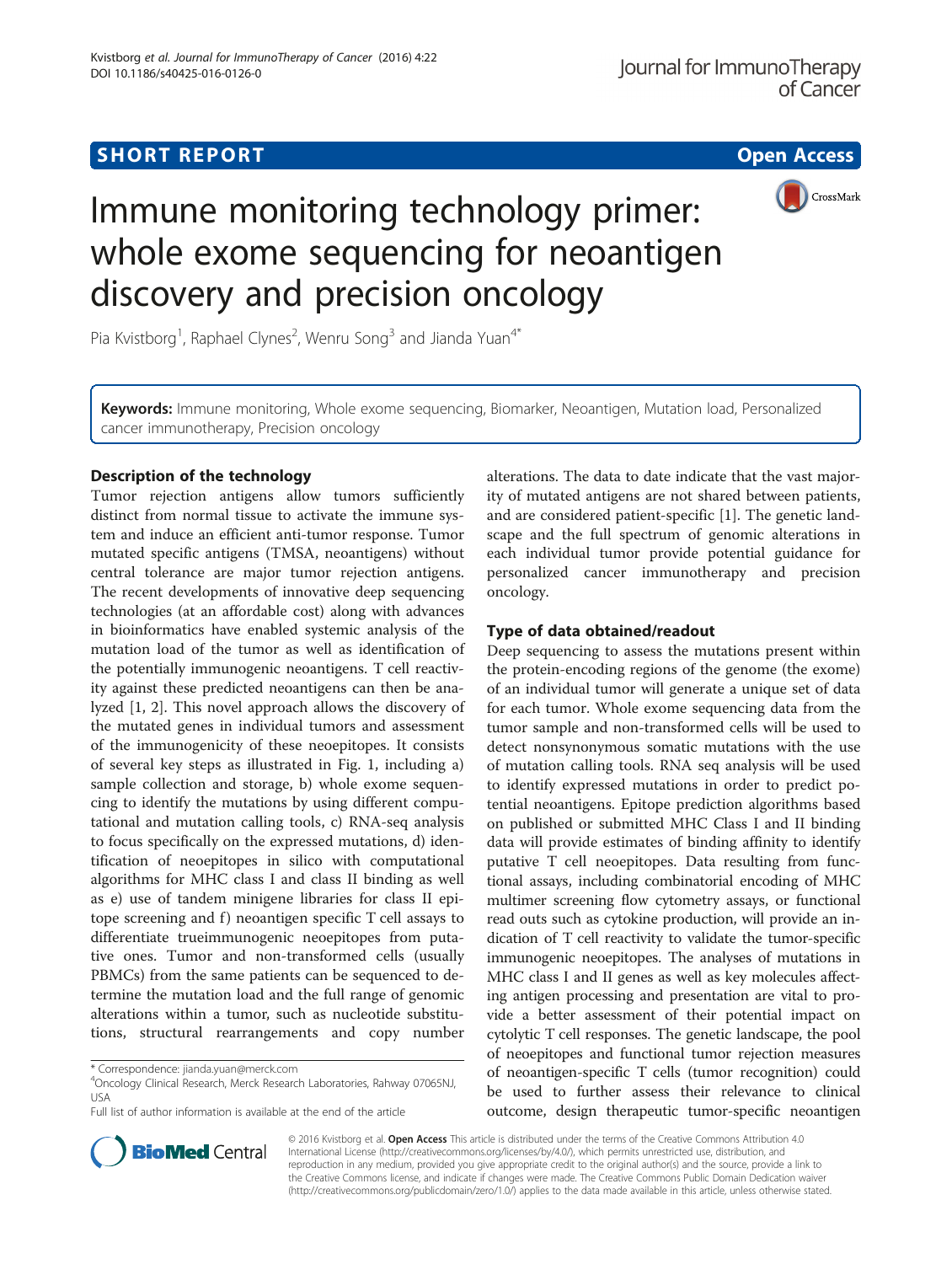<span id="page-1-0"></span>

(TSNA) vaccination, apply adoptive neoantigen T cell transfer therapy and to guide more effective immunooncology combination immunotherapy.

## Limitations of the approach

One of the major limitations of this approach is in the early stage computational tools that are used both to identify tumor-specific mutations and to guide epitope prediction. Multiple computational tools, such as EBcall, JointSNVMix, MuTect, SomtaticSniper, Strelka and VarScan 2, are used to compare tumor samples to normal tissue at each variant locus to increase the accuracy of somatic single nucleotide variant (sSNV) calling [[3](#page-2-0)–[7](#page-2-0)]. Because these tools use distinct variant calling algorithms, there may be variability in the somatic mutations identified. Thus, more validation studies are necessary to improve the calling tools and standardize their use. Computer algorithm-guided epitope prediction and the tandem minigene library approach are used to identify MHC Class I or II binding neoepitopes recognized by neoantigen specific  $CD8<sup>+</sup>$  and  $CD4<sup>+</sup>$  T cells, respectively [[8](#page-2-0)–[10](#page-2-0)]. The accuracy of the prediction algorithms mostly depends upon the binding scores to the MHC complex, with the Class II prediction tools being much less welldeveloped than Class I. Tumors, especially those with mutant and viral antigens, could be sufficiently "foreign" to be recognized by the immune system. However, current data has illustrated that autologous T cells did not recognize the vast majority of neoepitopes. Although the epitope prediction tools have been shown to have a high

degree of overlap [[11](#page-2-0)–[14\]](#page-2-0), it is important to improve the ability of these tools to differentiate putative neoepitopes from real immunogenic neoepitopes [[15](#page-3-0)]. This lack of immunogenicity could also be due to the tumor's inability to activate the immune system because of additional resistance mechanisms, especially tumor microenvironment factors, rather than the absence of tumor antigens. Because the activation and cytotoxic signals in individual tumors may reflect the overall status of a neoantigen-specific tumor response, it will be critical to further evaluate these functional signatures and to incorporate them into future optimized pipelines.

Another potential limitation of this technology is that representative, high-quality tissue samples are needed in order to produce reliable results. Tumor tissue from formalin-fixed, paraffin-embedded (FFPE) samples may be used for whole exome sequencing. However, proper collection and storage of the tumor tissue is essential to ensure high quality DNA for deep sequencing. Because of the heterogeneity of the tumor, it is also essential to collect representative tissue to avoid any bias. In addition, mutational profiles may change due to disease progression or ongoing treatment. Therefore, assessing the tumor sample closest to the intervention is best to eliminate the potential variation and increase accuracy. Moreover, although PBMCs are commonly used as non-transformed cells, the signal from even low frequency circulating tumor cells from whole blood needs to be further validated for potential contribution to data noise.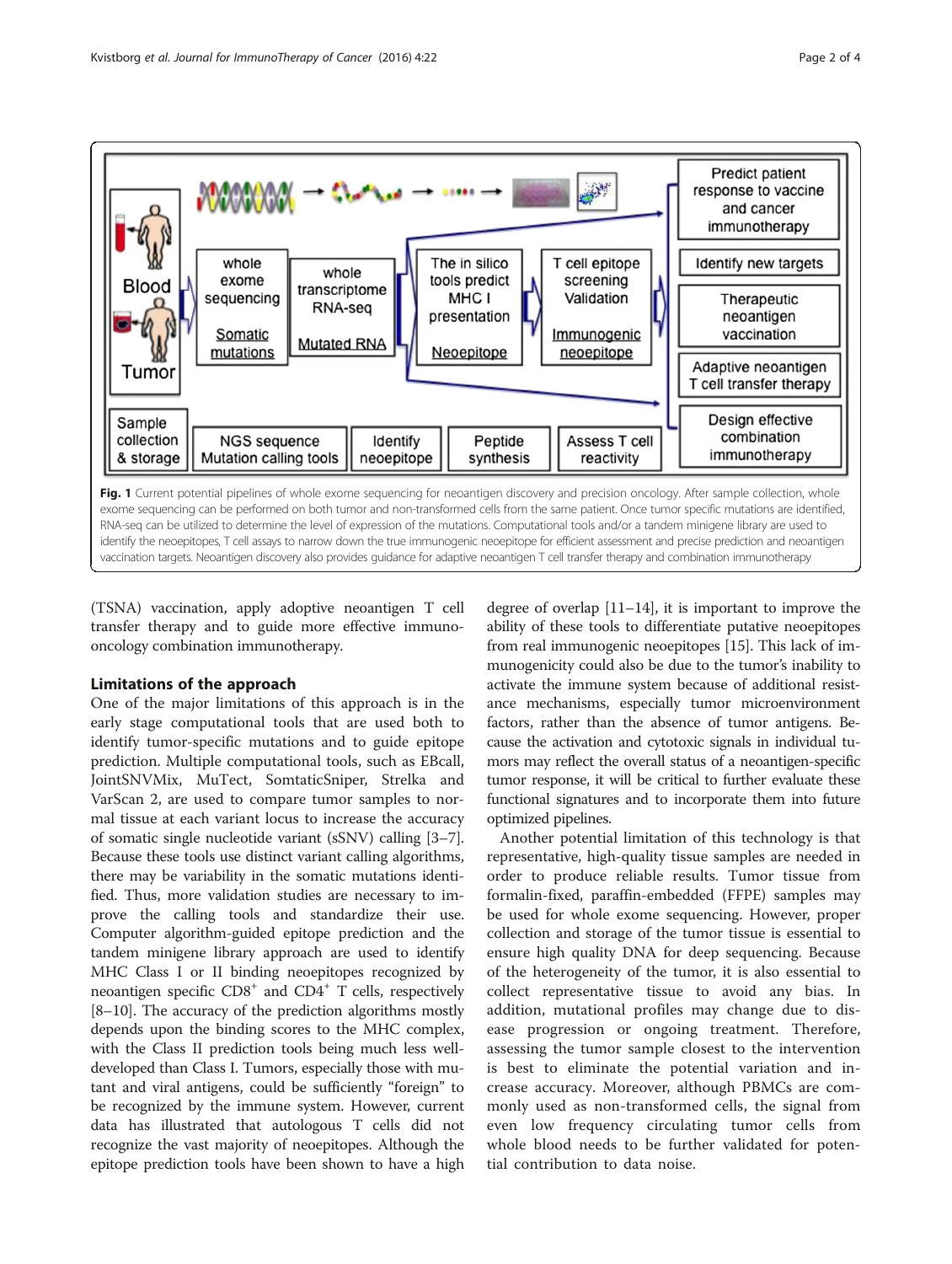## <span id="page-2-0"></span>Types of samples needed and special issues pertaining to samples

Tissue from the tumor sample and non-transformed cells are needed for whole exome sequencing. However, as mentioned above, proper collection and storage of representative tissue is essential to ensure high-quality samples for deep sequencing. For downstream assessment of T cell reactivity in functional assays, TILs and PBMCs are needed and must be viably preserved as a single-cell suspension.

## Level of evidence

This is a novel technology that is still currently under development. Two pilot preclinical studies in mouse models first demonstrated that whole exome sequencing is efficient to identify neoantigen-specific CD8+ T cells with tumor elimination [\[16](#page-3-0), [17\]](#page-3-0). Several human clinical studies highlighted the feasibility and importance of understanding the immunogenicity of neoantigens and their potential clinical application in patients treated with tumor-infiltrating lymphocyte cells [8–10]. The level of mutational load (or the mutational landscape) as a potential biomarker was associated with clinical outcome to immune checkpoint blockade cancer immunotherapy in patients with advanced melanoma, non-small cell lung cancer (NSCLC) and colorectal cancer [[18](#page-3-0)–[21](#page-3-0)]. Patients with highly mutagenized tumors and activated cytolytic markers are most likely to respond to checkpoint blockade treatment [\[22\]](#page-3-0). In this study, epitope prediction did not improve clinical outcome prediction value [[23\]](#page-3-0). However, some patients with a high mutational load do not experience clinical responses, while some patients with a low mutation profile experience substantial clinical responses [[18, 19\]](#page-3-0). Assessment of clinically relevant immunogenic mutation loads along with active cytolytic signatures before therapy is pivotal to improve the accuracy of outcome prediction. As the study was performed in patients with mismatched repair deficiency tumors [\[20](#page-3-0)], more prospective studies must be performed to determine whether the mutation load can guide novel therapeutic approaches to selectively enhance T cell response to neoantigens in future mono- or combination therapies.

#### Abbreviations

DNA: deoxyribonucleic acid; FFPE: formalin-fixed, paraffin-embedded (tissue); MHC: major histocompatibility complex; NGS: next-generation sequencing; NSCLC: non-small cell lung cancer; PBMCs: peripheral blood mononuclear cells; RNA: ribonucleic acid; sSNV: somatic single nucleotide variant; TILs: tumor infiltrating lymphocytes; TMSA: tumor mutation specific antigen; TSNA: tumor specific neoantigens.

#### Competing interests

RC is a full-time employee of Bristol Meyers Squibb. WS is a full-time employee and stockholder of AstraZeneca. JY is a full-time employee of Merck. The authors declare that they have no other competing interests.

#### Authors' contributions

JY drafted the manuscript; PK, RC and WS helped to revise the manuscript. All authors read and approved the final manuscript.

#### Acknowledgments

We sincerely thank Ms. Alissa Fiorentino and Dr. Chelsey Meier from the Society for Immunotherapy of Cancer (SITC) and the steering committee members of the SITC Biomarkers Task Force for support, comments and editorial assistance. In addition, the authors thank Dr. Alexandra E. Snyder Charen at Memorial Sloan Kettering Cancer Center for providing valuable comments and editing.

#### Author details

<sup>1</sup>Netherlands Cancer Institute, Postbus 902031006 BE Amsterdam Netherlands. <sup>2</sup>Bristol-Myers Squibb, 3551 Lawrenceville Road, Princeton, NJ 08648, USA. <sup>3</sup>AstraZeneca, One MedImmune Way, Gaithersburg, MD 20878 USA. <sup>4</sup> Oncology Clinical Research, Merck Research Laboratories, Rahway 07065NJ, USA.

## Received: 23 March 2016 Accepted: 23 March 2016 Published online: 19 April 2016

#### References

- Schumacher TN, Schreiber RD. Neoantigens in cancer immunotherapy. Science. 2015;348(6230):69–74. doi[:10.1126/science.aaa4971.](http://dx.doi.org/10.1126/science.aaa4971)
- 2. Yuan J, Hegde PS, Clynes R, Foukas PG, Harari A, Kleen TO, et al. Novel technologies and emerging biomarkers for personalized cancer immunotherapy. J Immunother Cancer. 2016;4:3. doi[:10.1186/s40425-016-0107-3](http://dx.doi.org/10.1186/s40425-016-0107-3).
- 3. Wang Q, Jia P, Li F, Chen H, Ji H, Hucks D, et al. Detecting somatic point mutations in cancer genome sequencing data: a comparison of mutation callers. Genome Med. 2013;5(10):91. doi:[10.1186/gm495.](http://dx.doi.org/10.1186/gm495)
- 4. Bao R, Huang L, Andrade J, Tan W, Kibbe WA, Jiang H, et al. Review of current methods, applications, and data management for the bioinformatics analysis of whole exome sequencing. Cancer Inform. 2014;13 Suppl 2:67–82. doi[:10.4137/CIN.S13779.](http://dx.doi.org/10.4137/CIN.S13779)
- 5. Lawrence MS, Stojanov P, Polak P, Kryukov GV, Cibulskis K, Sivachenko A, et al. Mutational heterogeneity in cancer and the search for new cancerassociated genes. Nature. 2013;499(7457):214–8. doi:[10.1038/nature12213.](http://dx.doi.org/10.1038/nature12213)
- 6. Cibulskis K, Lawrence MS, Carter SL, Sivachenko A, Jaffe D, Sougnez C, et al. Sensitive detection of somatic point mutations in impure and heterogeneous cancer samples. Nat Biotechnol. 2013;31(3):213–9. doi:[10.](http://dx.doi.org/10.1038/nbt.2514) [1038/nbt.2514](http://dx.doi.org/10.1038/nbt.2514).
- 7. Xu H, DiCarlo J, Satya RV, Peng Q, Wang Y. Comparison of somatic mutation calling methods in amplicon and whole exome sequence data. BMC Genomics. 2014;15:244. doi[:10.1186/1471-2164-15-244.](http://dx.doi.org/10.1186/1471-2164-15-244)
- 8. Robbins PF, Lu YC, El-Gamil M, Li YF, Gross C, Gartner J, et al. Mining exomic sequencing data to identify mutated antigens recognized by adoptively transferred tumor-reactive T cells. Nat Med. 2013;19(6):747–52. doi[:10.1038/nm.3161](http://dx.doi.org/10.1038/nm.3161).
- 9. Tran E, Turcotte S, Gros A, Robbins PF, Lu YC, Dudley ME, et al. Cancer immunotherapy based on mutation-specific CD4+ T cells in a patient with epithelial cancer. Science. 2014;344(6184):641–5. doi[:10.1126/](http://dx.doi.org/10.1126/science.1251102) [science.1251102](http://dx.doi.org/10.1126/science.1251102).
- 10. Linnemann C, van Buuren MM, Bies L, Verdegaal EM, Schotte R, Calis JJ, et al. High-throughput epitope discovery reveals frequent recognition of neo-antigens by CD4+ T cells in human melanoma. Nat Med. 2015; 21(1):81–5. doi[:10.1038/nm.3773](http://dx.doi.org/10.1038/nm.3773).
- 11. Duan F, Duitama J, Al Seesi S, Ayres CM, Corcelli SA, Pawashe AP, et al. Genomic and bioinformatic profiling of mutational neoepitopes reveals new rules to predict anticancer immunogenicity. J Exp Med. 2014; 211(11):2231–48. doi:[10.1084/jem.20141308.](http://dx.doi.org/10.1084/jem.20141308)
- 12. Fritsch EF, Rajasagi M, Ott PA, Brusic V, Hacohen N, Wu CJ. HLA-binding properties of tumor neoepitopes in humans. Cancer Immunol Res. 2014;2(6): 522–9. doi:[10.1158/2326-6066.CIR-13-0227.](http://dx.doi.org/10.1158/2326-6066.CIR-13-0227)
- 13. Yadav M, Jhunjhunwala S, Phung QT, Lupardus P, Tanguay J, Bumbaca S, et al. Predicting immunogenic tumour mutations by combining mass spectrometry and exome sequencing. Nature. 2014;515(7528):572–6. doi[:10.](http://dx.doi.org/10.1038/nature14001) [1038/nature14001](http://dx.doi.org/10.1038/nature14001).
- 14. Kreiter S, Vormehr M, van de Roemer N, Diken M, Lower M, Diekmann J, et al. Mutant MHC class II epitopes drive therapeutic immune responses to cancer. Nature. 2015;520(7549):692–6. doi:[10.1038/nature14426](http://dx.doi.org/10.1038/nature14426).